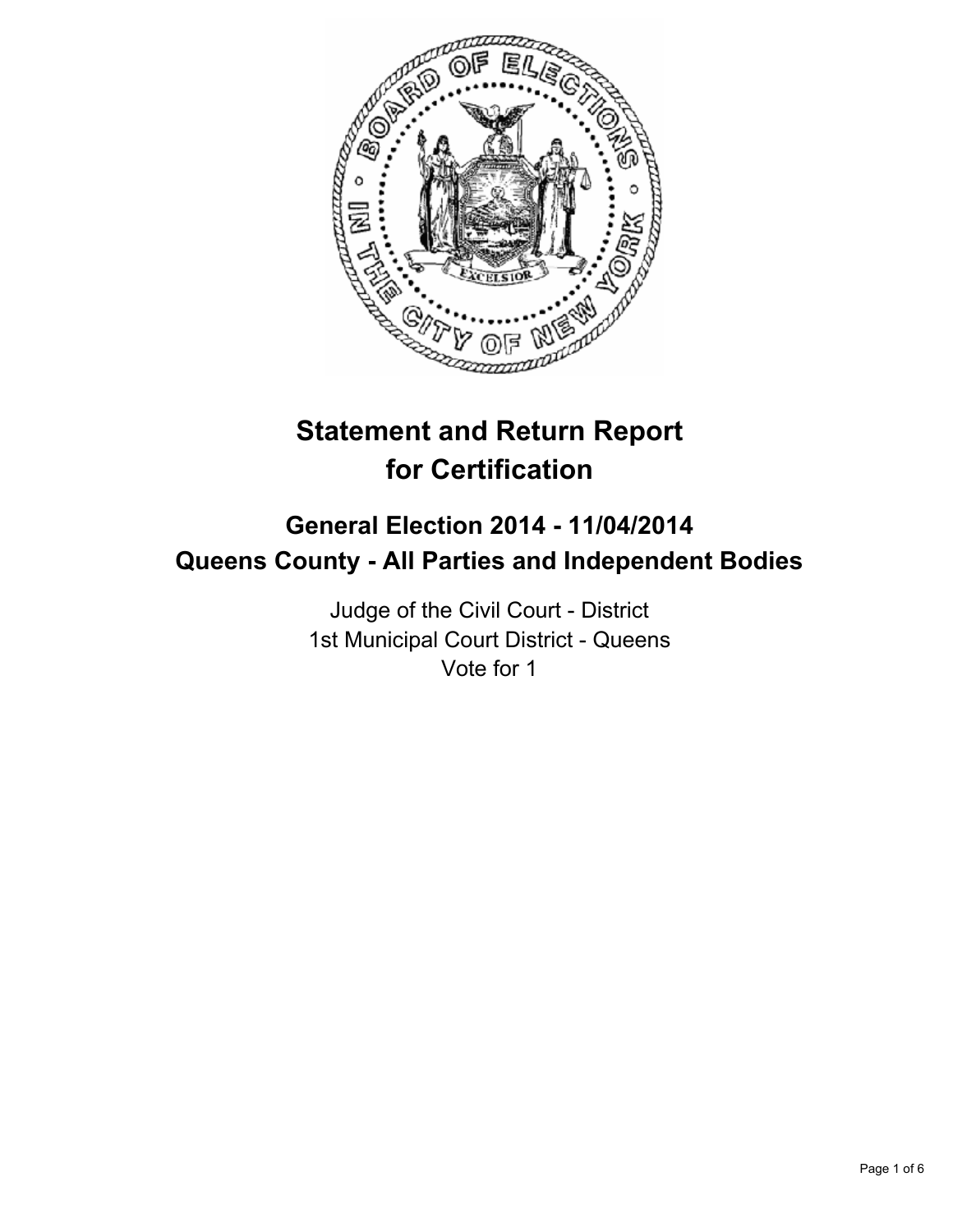

### **Assembly District 30**

| PUBLIC COUNTER                                           | 2,068    |
|----------------------------------------------------------|----------|
| <b>EMERGENCY</b>                                         | 0        |
| ABSENTEE/MILITARY                                        | 54       |
| <b>FEDERAL</b>                                           | 39       |
| <b>SPECIAL PRESIDENTIAL</b>                              | $\Omega$ |
| <b>AFFIDAVIT</b>                                         | 30       |
| <b>Total Ballots</b>                                     | 2,191    |
| Less - Inapplicable Federal/Special Presidential Ballots | (39)     |
| <b>Total Applicable Ballots</b>                          | 2,152    |
| JOSEPH ESPOSITO (DEMOCRATIC)                             | 1,607    |
| DEREK JETER (WRITE-IN)                                   | 1        |
| ELVIS DURAN (WRITE-IN)                                   | 1        |
| JOSEPH GORDON LEVITT (WRITE-IN)                          | 1        |
| LARRY FINE (WRITE-IN)                                    | 1        |
| NOSMO KING (WRITE-IN)                                    | 1        |
| PEDRO MARTINEZ (WRITE-IN)                                | 1        |
| RON PAUL (WRITE-IN)                                      | 1        |
| UNATTRIBUTABLE WRITE-IN (WRITE-IN)                       | 7        |
| WAYNE SHORTER (WRITE-IN)                                 | 1        |
| <b>Total Votes</b>                                       | 1,622    |
| Unrecorded                                               | 530      |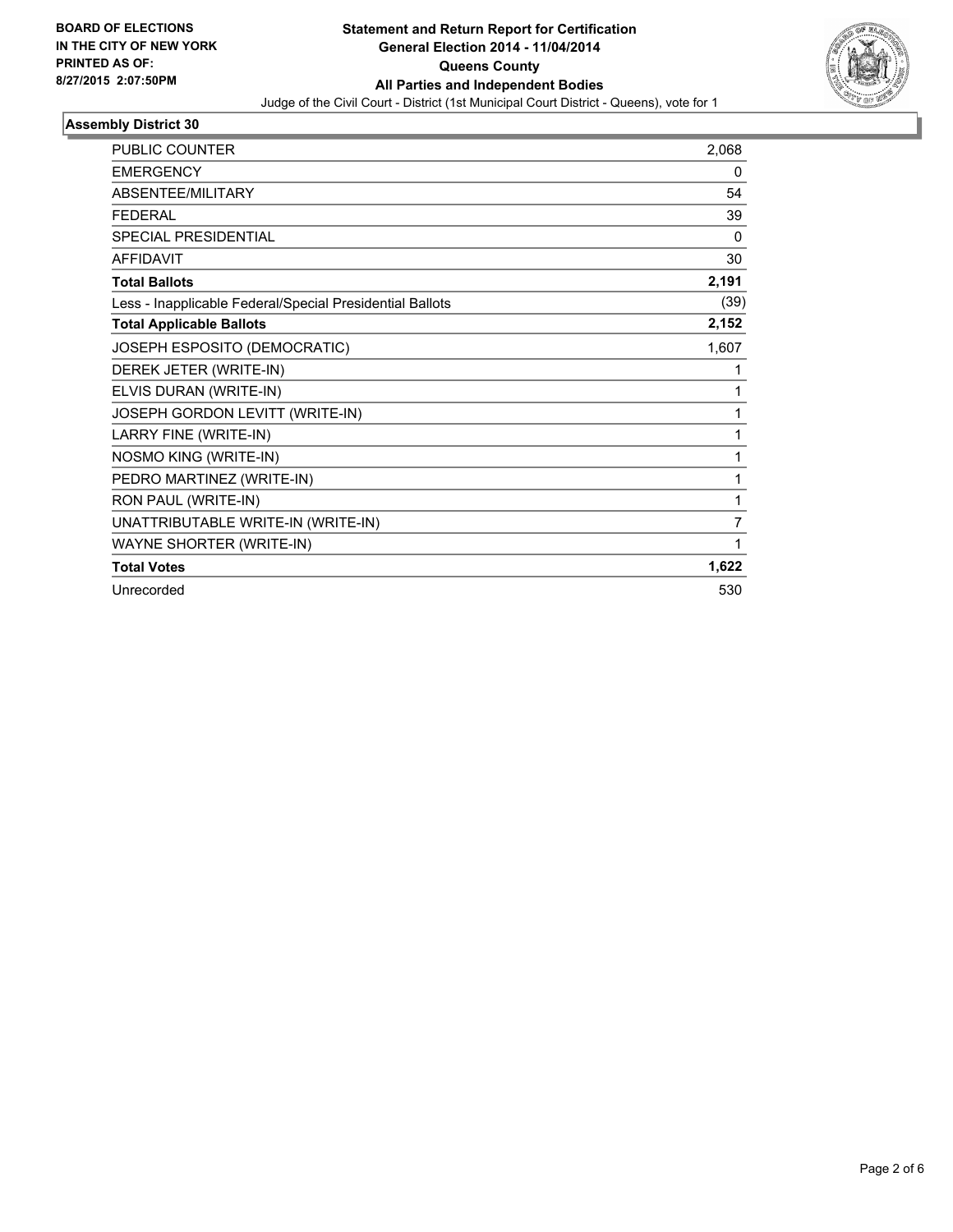

#### **Assembly District 36**

| PUBLIC COUNTER                                           | 12,538       |
|----------------------------------------------------------|--------------|
| <b>EMERGENCY</b>                                         | 0            |
| ABSENTEE/MILITARY                                        | 248          |
| <b>FEDERAL</b>                                           | 226          |
| SPECIAL PRESIDENTIAL                                     | 0            |
| AFFIDAVIT                                                | 199          |
| <b>Total Ballots</b>                                     | 13,211       |
| Less - Inapplicable Federal/Special Presidential Ballots | (226)        |
| <b>Total Applicable Ballots</b>                          | 12,985       |
| JOSEPH ESPOSITO (DEMOCRATIC)                             | 9,676        |
| ALFRED E. NEWMAN (WRITE-IN)                              | 1            |
| ALLEN WEST (WRITE-IN)                                    | 1            |
| ALMA MAGANA (WRITE-IN)                                   | 1            |
| ANDREW NAPOLITANO (WRITE-IN)                             | 1            |
| ANNA WAN ELLS (WRITE-IN)                                 | 1            |
| ANTHONY MCDONALD (WRITE-IN)                              | 1            |
| BARBARA VAZQUEZ (WRITE-IN)                               | 1            |
| <b>BOB NEIGHBORS (WRITE-IN)</b>                          | 1            |
| BRIAN LEIBOWITZ (WRITE-IN)                               | 1            |
| <b>BRUCE DICICCIO (WRITE-IN)</b>                         | 1            |
| <b>BUDDHA GURUNG (WRITE-IN)</b>                          | 1            |
| CARL E PERSON (WRITE-IN)                                 | 1            |
| CHARLIE DI BENEDETTO (WRITE-IN)                          | 1            |
| CYNTHIA CONTI (WRITE-IN)                                 | 2            |
| DAN HASSABIN (WRITE-IN)                                  | 1            |
| DARSY CAIRES (WRITE-IN)                                  | 1            |
| DAVID KAUFSTEIN (WRITE-IN)                               | 1            |
| DAVID M FALCON (WRITE-IN)                                | 1            |
| DOUG E. FRESH (WRITE-IN)                                 | 1            |
| FRANK COUGET (WRITE-IN)                                  | 1            |
| FUSAE ARMI (WRITE-IN)                                    | 1            |
| HOWARD STERN (WRITE-IN)                                  | 1            |
| JAMES J WAYDEN (WRITE-IN)                                | $\mathbf{1}$ |
| JEFF SENTER (WRITE-IN)                                   | 1            |
| JESSE PECORA (WRITE-IN)                                  | 1            |
| JOHN KELL (WRITE-IN)                                     | 1            |
| JOHN OTIS (WRITE-IN)                                     | 1            |
| JOHN SMITH (WRITE-IN)                                    | 1            |
| JOHN STEWART (WRITE-IN)                                  | $\mathbf{1}$ |
| JOHN STRATAUDAKS (WRITE-IN)                              | 1            |
| KATHERINE GARRIGAN (WRITE-IN)                            | 1            |
| KATIE HOLMES (WRITE-IN)                                  | 1            |
| KENNY PICKETT (WRITE-IN)                                 | 1            |
| LUIOL BRANDIMANE (WRITE-IN)                              | 1            |
| MARK MURYNEC (WRITE-IN)                                  | 1            |
| MARTA PAWALSKA (WRITE-IN)                                | 1            |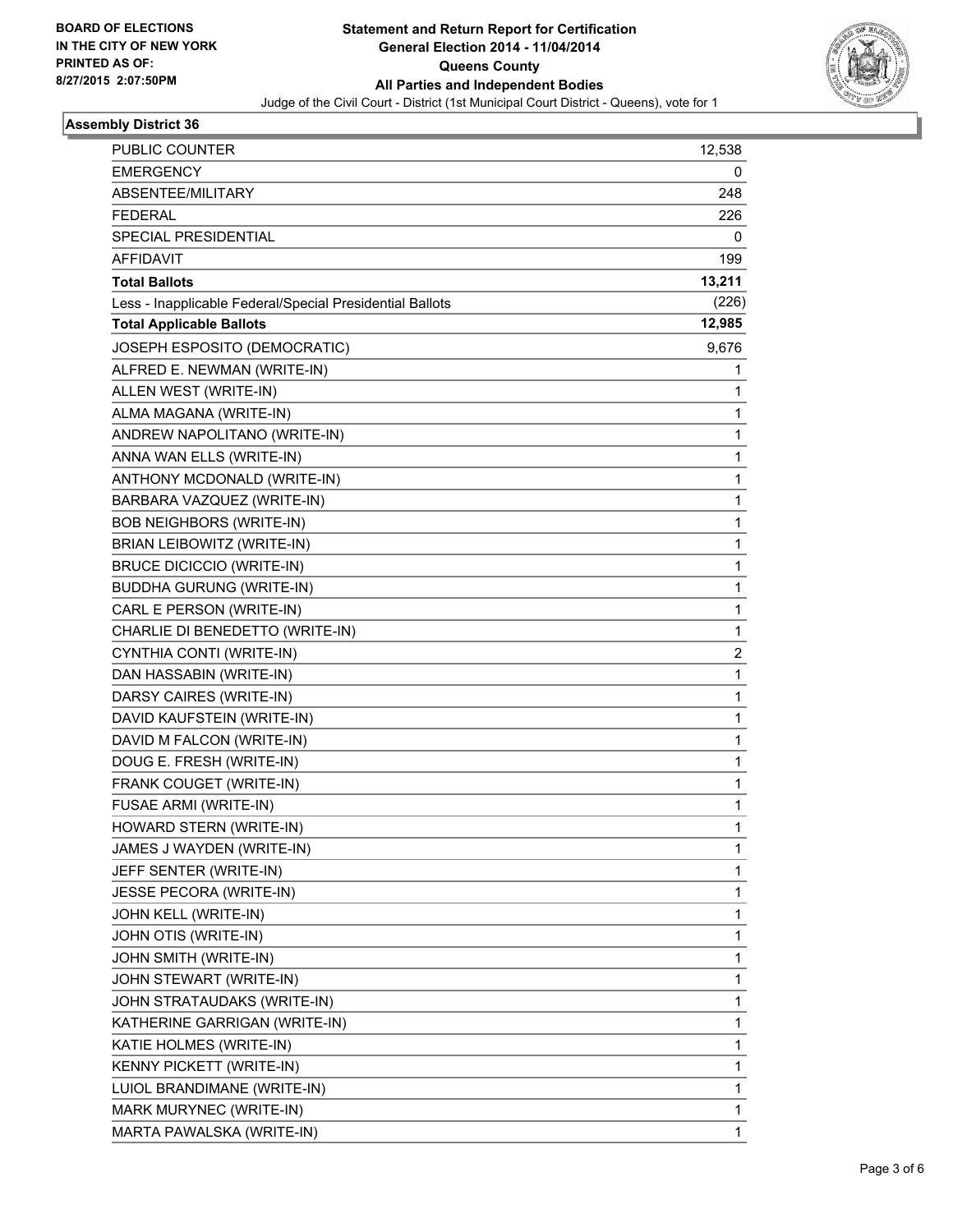

#### **Assembly District 36**

| MICHAEL GLUS (WRITE-IN)            | 1            |
|------------------------------------|--------------|
| PAT BUCHANAN (WRITE-IN)            | 1            |
| PAUL DESENA (WRITE-IN)             | 1            |
| PETER PEARSON TRAUS JR (WRITE-IN)  | 1            |
| ROB ASTORINO (WRITE-IN)            | 1            |
| S. SHAKER (WRITE-IN)               | 1            |
| STEVE SPURRIER (WRITE-IN)          | 1            |
| T. J. PASTORE (WRITE-IN)           | 1            |
| TERRENCE CANNON (WRITE-IN)         | 1            |
| THOMAS BENEDETTO (WRITE-IN)        | 1            |
| THOMAS GILLIGAN (WRITE-IN)         | 1            |
| TIM WU (WRITE-IN)                  | $\mathbf{1}$ |
| UNATTRIBUTABLE WRITE-IN (WRITE-IN) | 22           |
| VICTOR E SANTOS (WRITE-IN)         | 1            |
| <b>VIRGIL ABLOH (WRITE-IN)</b>     | 1            |
| WARREN GRAHAM (WRITE-IN)           | 1            |
| ZAKELINA PASSKO (WRITE-IN)         | 1            |
| <b>Total Votes</b>                 | 9,751        |
| Unrecorded                         | 3,234        |

### **Assembly District 37**

| <b>PUBLIC COUNTER</b>                                    | 4,737 |
|----------------------------------------------------------|-------|
| <b>EMERGENCY</b>                                         | 0     |
| ABSENTEE/MILITARY                                        | 100   |
| <b>FEDERAL</b>                                           | 28    |
| SPECIAL PRESIDENTIAL                                     | 0     |
| <b>AFFIDAVIT</b>                                         | 102   |
| <b>Total Ballots</b>                                     | 4,967 |
| Less - Inapplicable Federal/Special Presidential Ballots | (28)  |
| <b>Total Applicable Ballots</b>                          | 4,939 |
| JOSEPH ESPOSITO (DEMOCRATIC)                             | 4,045 |
| EDWARD SNOWDEN (WRITE-IN)                                | 1     |
| EUGENE RHEE (WRITE-IN)                                   | 1     |
| JACQUELINE MERSON (WRITE-IN)                             | 1     |
| <b>JASON ANTON (WRITE-IN)</b>                            | 1     |
| JIMMY MACMILLIAN (WRITE-IN)                              | 1     |
| MARC LAXDID (WRITE-IN)                                   | 1     |
| TIM WU (WRITE-IN)                                        | 1     |
| UNATTRIBUTABLE WRITE-IN (WRITE-IN)                       | 5     |
| VICTORIA R. LAYMON (WRITE-IN)                            | 1     |
| <b>Total Votes</b>                                       | 4,058 |
| Unrecorded                                               | 881   |
|                                                          |       |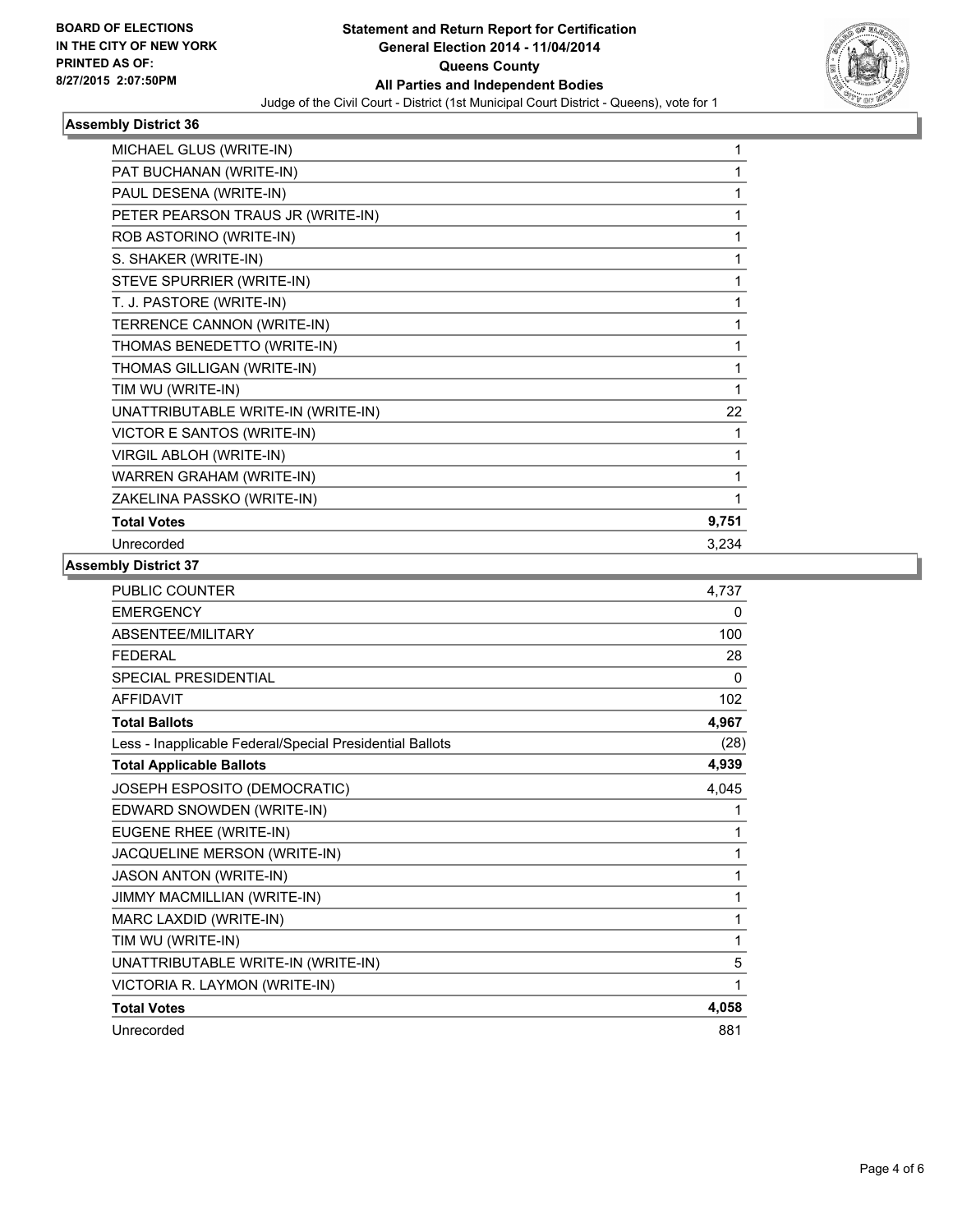

### **Total for Judge of the Civil Court - District (1st Municipal Court District - Queens) - Queens County**

| <b>PUBLIC COUNTER</b>                                    | 19,343         |
|----------------------------------------------------------|----------------|
| EMERGENCY                                                | 0              |
| ABSENTEE/MILITARY                                        | 402            |
| <b>FEDERAL</b>                                           | 293            |
| <b>SPECIAL PRESIDENTIAL</b>                              | 0              |
| <b>AFFIDAVIT</b>                                         | 331            |
| <b>Total Ballots</b>                                     | 20,369         |
| Less - Inapplicable Federal/Special Presidential Ballots | (293)          |
| <b>Total Applicable Ballots</b>                          | 20,076         |
| JOSEPH ESPOSITO (DEMOCRATIC)                             | 15,328         |
| ALFRED E. NEWMAN (WRITE-IN)                              | 1              |
| ALLEN WEST (WRITE-IN)                                    | 1              |
| ALMA MAGANA (WRITE-IN)                                   | 1              |
| ANDREW NAPOLITANO (WRITE-IN)                             | 1              |
| ANNA WAN ELLS (WRITE-IN)                                 | 1              |
| ANTHONY MCDONALD (WRITE-IN)                              | 1              |
| BARBARA VAZQUEZ (WRITE-IN)                               | 1              |
| <b>BOB NEIGHBORS (WRITE-IN)</b>                          | 1              |
| BRIAN LEIBOWITZ (WRITE-IN)                               | 1              |
| <b>BRUCE DICICCIO (WRITE-IN)</b>                         | 1              |
| <b>BUDDHA GURUNG (WRITE-IN)</b>                          | 1              |
| CARL E PERSON (WRITE-IN)                                 | 1              |
| CHARLIE DI BENEDETTO (WRITE-IN)                          | 1              |
| CYNTHIA CONTI (WRITE-IN)                                 | $\overline{2}$ |
| DAN HASSABIN (WRITE-IN)                                  | 1              |
| DARSY CAIRES (WRITE-IN)                                  | 1              |
| DAVID KAUFSTEIN (WRITE-IN)                               | 1              |
| DAVID M FALCON (WRITE-IN)                                | 1              |
| DEREK JETER (WRITE-IN)                                   | 1              |
| DOUG E. FRESH (WRITE-IN)                                 | 1              |
| EDWARD SNOWDEN (WRITE-IN)                                | 1              |
| ELVIS DURAN (WRITE-IN)                                   | 1              |
| EUGENE RHEE (WRITE-IN)                                   | 1              |
| FRANK COUGET (WRITE-IN)                                  | 1              |
| <b>FUSAE ARMI (WRITE-IN)</b>                             | 1              |
| HOWARD STERN (WRITE-IN)                                  | 1              |
| JACQUELINE MERSON (WRITE-IN)                             | 1              |
| JAMES J WAYDEN (WRITE-IN)                                | 1              |
| <b>JASON ANTON (WRITE-IN)</b>                            | 1              |
| JEFF SENTER (WRITE-IN)                                   | 1              |
| JESSE PECORA (WRITE-IN)                                  | 1              |
| JIMMY MACMILLIAN (WRITE-IN)                              | 1              |
| JOHN KELL (WRITE-IN)                                     | 1              |
| JOHN OTIS (WRITE-IN)                                     | 1              |
| JOHN SMITH (WRITE-IN)                                    | 1              |
| JOHN STEWART (WRITE-IN)                                  | $\mathbf 1$    |